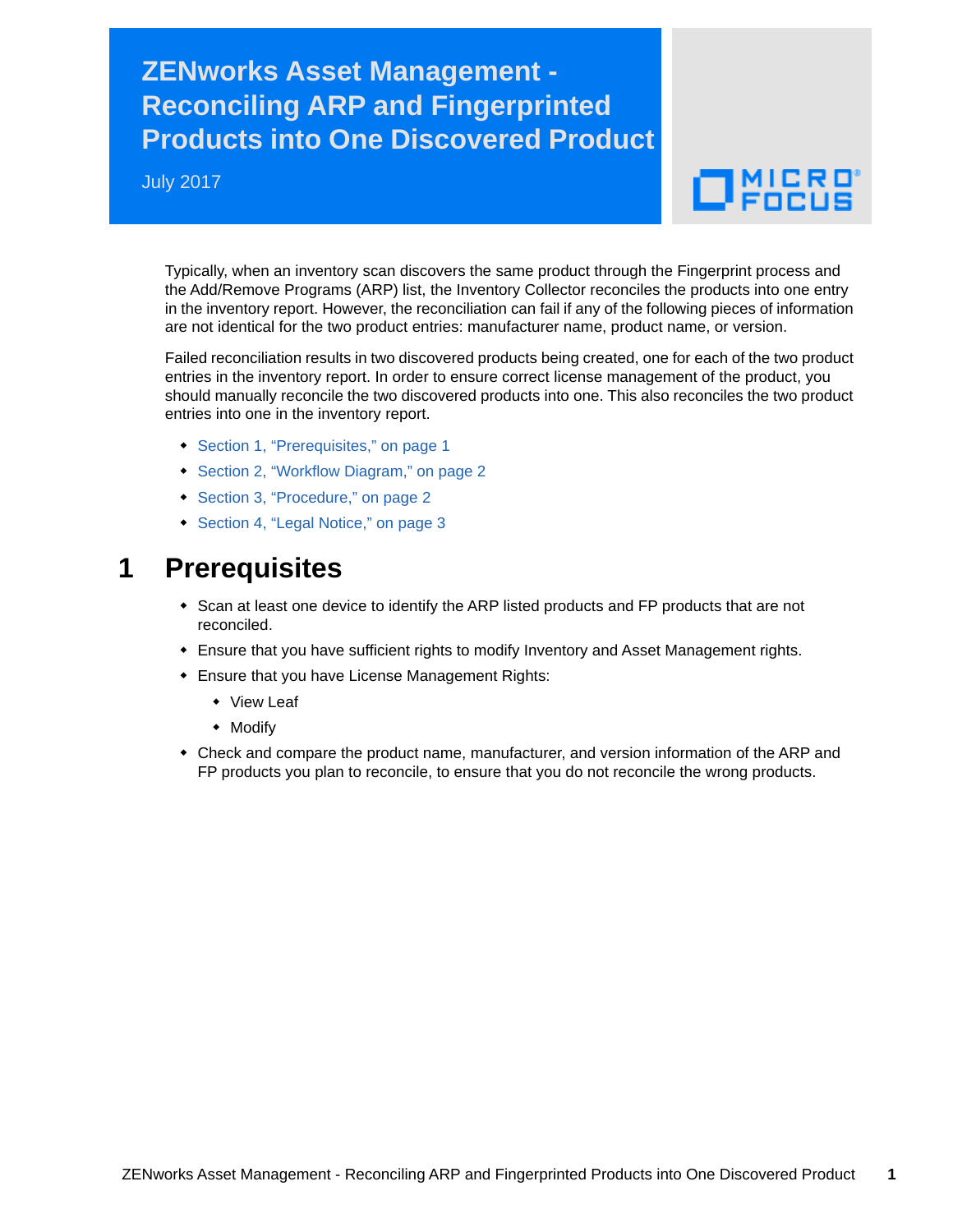## <span id="page-1-0"></span>**2 Workflow Diagram**



#### <span id="page-1-1"></span>**3 Procedure**

To reconcile duplicate entries of the same product reported from different sources:

- **1** In ZENworks Control Center, click **Asset Management.**
- **2** On the License Management page, click **Discovered Products**.
- **3** Select the product (primary) that you want to reconcile.
- **4** Click **Action** > **Reconcile Products**, then click **OK** to continue.
- **5** In the Selection dialog box, select the discovered product (secondary) to be reconciled with the primary product, then click **OK**.

If you have selected a Fingerprinted (FP) product as the primary product to reconcile, only ARP products are available to select as the secondary product, and vice versa.

After the manual reconciliation, all references to the secondary discovered product are removed from the ZENworks Asset Management database. At this point, you can filter the reconciled products by using the **Install Status** filter criteria.